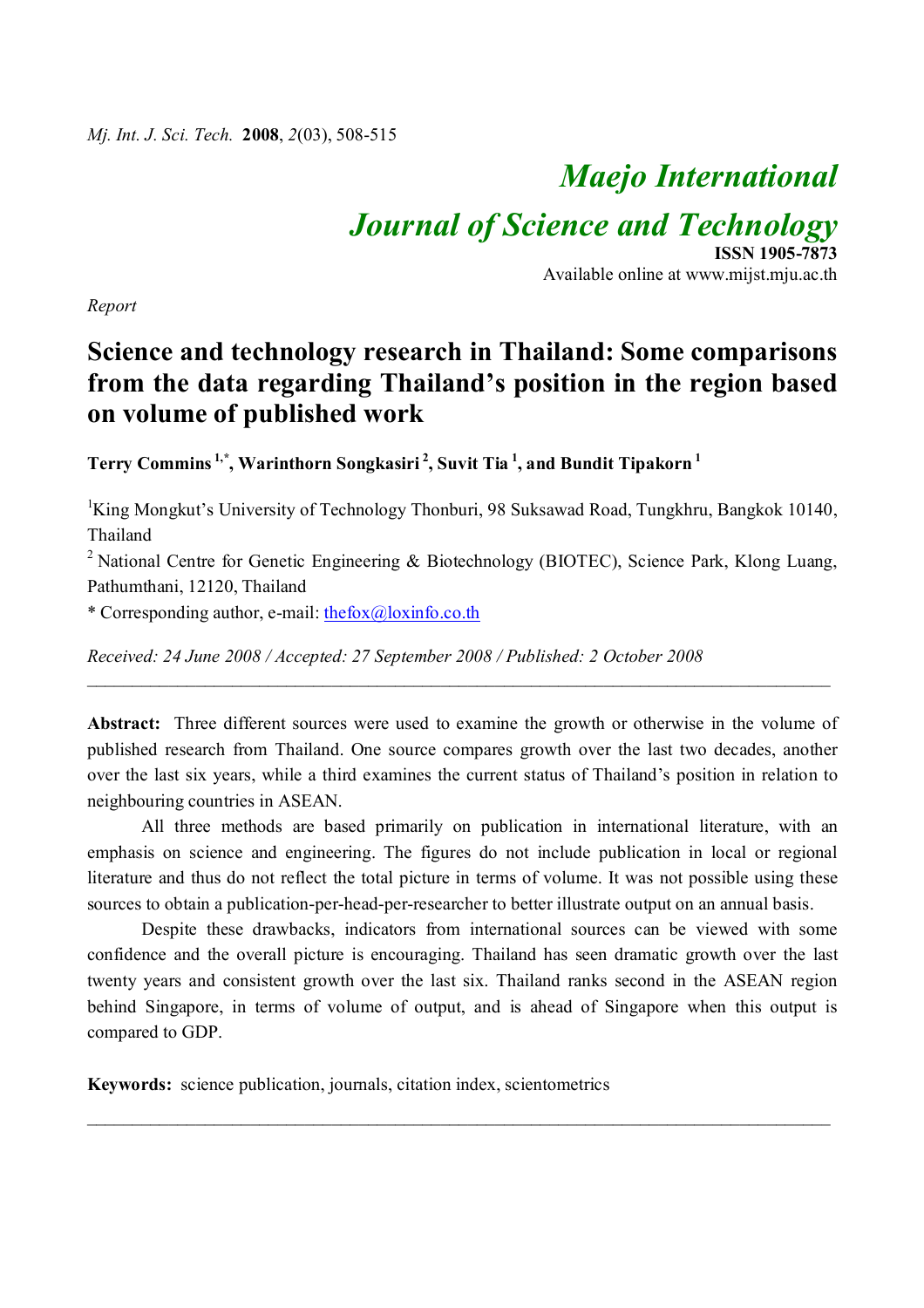#### **Introduction**

The generally held belief is that Thailand seriously lags behind other countries in the world, particularly the "Asian tigers", in terms of research and development, or even basic science. In GDP terms, funding for R&D remains low and the country is said to have an almost chronic shortage of skilled researchers. Against this picture it was decided to look at international publication by Thai researchers in the science and engineering fields, to see how the country compared with others in the region. A further objective was to form a picture of whether output was increasing or declining and to suggest what might be the possible causes for this.

Some work has been undertaken in building up a Thai Journal Citation Index (TCI) [1-3] which is a commendable effort, although the focus is on quality whereas this study concentrates on quantity. The evidence is clear that the volume of published work from Asia is increasing [4] and the inference is that quality is increasing commensurately, given the desire by researchers to publish internationally [5]. Examining the data from archived journal articles confirms this trend [6]. It is also apparent that publishing in Asia is on the increase and Thailand is active in this regard with some 228 academic journals produced in the country [7].

In our attempt to gain a clear picture of quantity and to ensure the validity of the data, three different sources/approaches were taken.

#### **Methodology**

For the first comparison, major journal or literature providers were searched using the country name as the key word. This returned all published work about, or originating from, the country and is thus not exclusively the output of researchers from that country. For example, the figures for Laos are relatively high, given the low number of researchers in that country. This can be explained by the high external interest in Laos in the fields of biodiversity, medicine and social sciences. In the case of Thailand, Singapore and Malaysia, the figures are considered as reflective of work generated within the country and it is estimated that some 20% is external.

In addition, the search engines employed by the publishers were found to vary greatly in their returns. Some employed the most obscure references to the country contained in the text, while others were more precise with weighted results. Since we were only seeking an indication to obtain a better picture of growth, the data is considered to be reliable for this purpose.

For the second comparison, we explored the ISI Web of Knowledge database [8] for records that are freely available dating from 2001. A search was undertaken for the period 2001-2006, using the country name as the key word and covered the following databases:

- Science Citation Index Expanded
- Social Sciences Citation Index
- Arts and Humanities Citation Index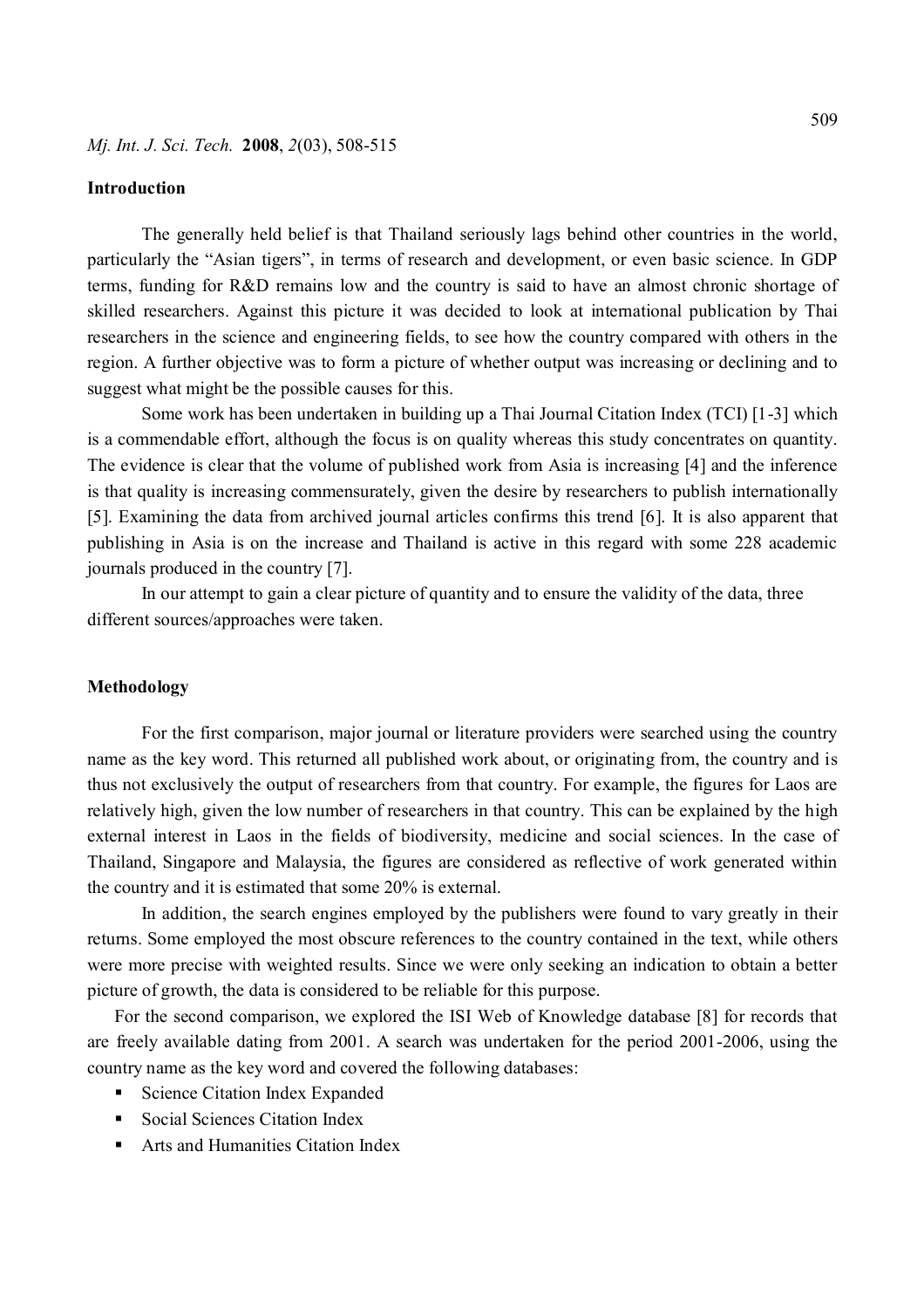#### *Mj. Int. J. Sci. Tech.* **2008**, *2*(03), 508-515

To gain an entry into the Science Citation Index, the paper must be published in a peer-reviewed journal, must have at least an English title and abstract, and authors must be from multiple countries. This excludes a large number of regional and local journals; however, the figures remain a useful indicator. For this exercise, Thailand was ranked alongside Singapore, Malaysia, Indonesia, the Philippines and Vietnam.

For a further comparison we drew on an unpublished study undertaken by Blackwell Publishing in 2006 on the growth of research output in Asia generally. This study uses Blackwell and ISI sources for primary data and the focus is mainly on the growth in output from China and Japan. Nonetheless, the findings are quite useful as some comparison with GDP is also made.

During the course of our study a new journal citation service became available [9] and this was also accessed to assess the validity of our previous findings.

#### **Results**

For the initial study, a search of the major journal publishers and technical literature providers was undertaken using the country key words. In the case of Myanmar, we also obtained results using <Burma> as the key word to better reflect the volume of literature for that country. Table 1 shows the total number of records of published work for each ASEAN country held by the major publishers. The search was undertaken on 3 March 2007 and included Blackwell, Cambridge, Elsevier, Oxford, PubMed, Springer, Taylor & Francis and Wiley.

As shown in the table, Thailand ranks second in the region, followed by a cluster of countries with similar results: Indonesia, Malaysia, the Philippines and Vietnam. Since these figures do not indicate growth over time or trends, a second method was employed to determine this using the ISI Web of Knowledge. ISI allows for search on an annual basis back to 2001. Table 2 and Figure 1 show the results of this search undertaken on 20 March 2007, using the country (CU=) parameter.

From Figure 1 it can be seen that the situation for the Philippines, Vietnam and Indonesia remains much the same, as reflected in Table 1 above. However, by using the ISI Web of Knowledge data, Malaysia shows a distinct improvement. While Singapore, Thailand and Malaysia show steady growth, it can be seen that all countries experienced a levelling-off of growth in 2003-2004. The reason for this is not known. It would be particularly useful to measure these figures against data for each country's annual research expenditure – unfortunately such data is not readily available.

As a third measure, data from Blackwell Publishing was examined and compared with the findings above. Selected data was extracted from a Power Point presentation given by Blackwell in 2006. The author of this presentation [4] also used data from the ISI Science Citation Index and applied this to the broader Asian region, focussing on the dynamic growth in science publishing from China, Japan and Taiwan. Some data were provided for Thailand, Malaysia and Singapore and these have been used for our purposes here. Figure 2 shows the percentage increase in science-related papers published over the last two decades from the major Asian regions.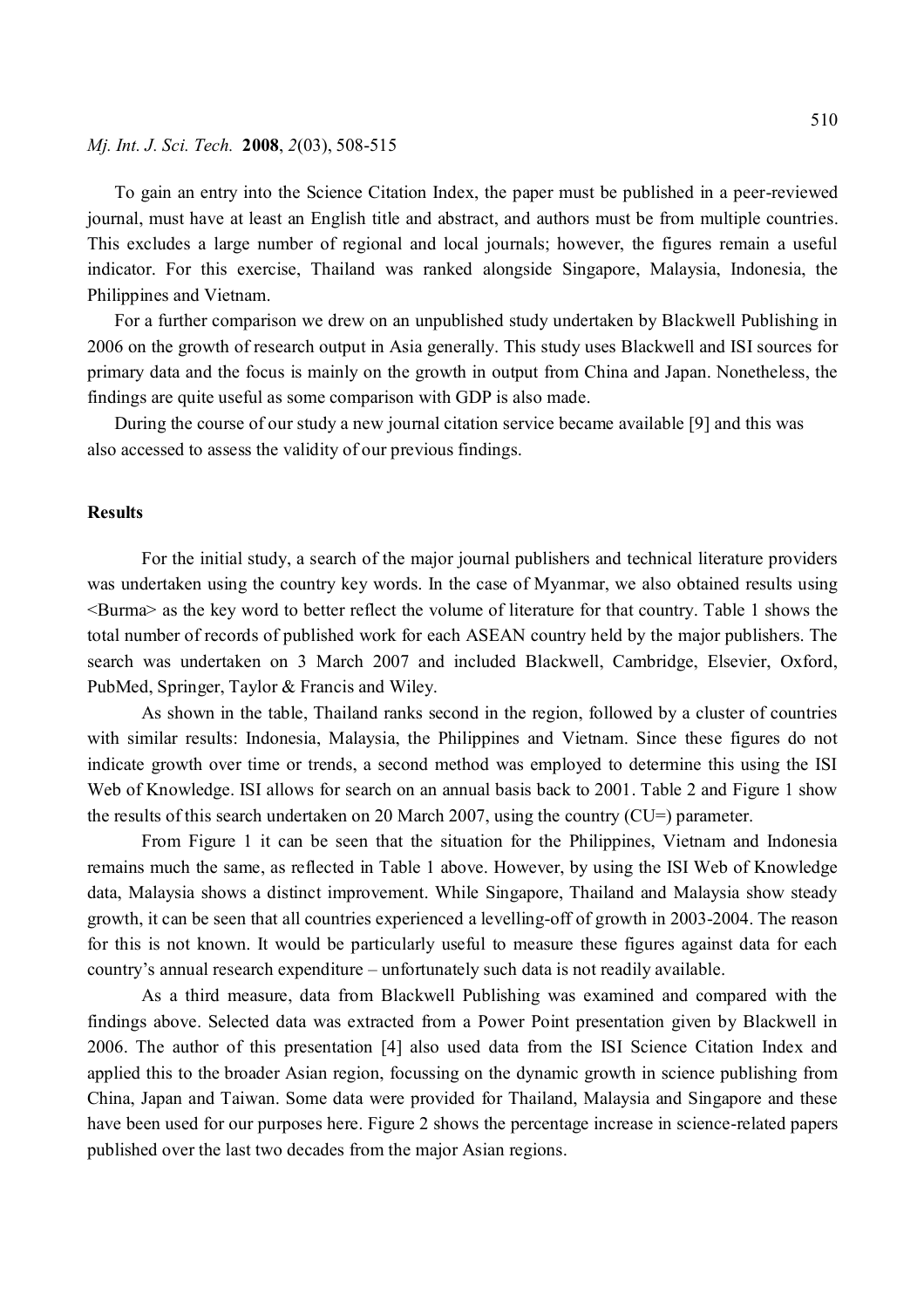| Country      | <b>No. of Records</b> |
|--------------|-----------------------|
| Singapore    | 119,370               |
| Thailand     | 64,248                |
| Indonesia    | 48,198                |
| Malaysia     | 45,976                |
| Philippines  | 44,611                |
| Vietnam      | 40,273                |
| Laos         | 25,832                |
| Myanmar      | 18,182                |
| Cambodia     | 8,682                 |
| Brunei       | 7,512                 |
| <b>TOTAL</b> | 422,884               |

**Table 1.** Publishers' Records for ASEAN countries

**Table 2.** Number of Entries from ISI for 2001-2006

| Country/ | <b>Philippines</b> | Vietnam | Indonesia | <b>Malaysia</b> | <b>Thailand</b> | Singapore |
|----------|--------------------|---------|-----------|-----------------|-----------------|-----------|
| Year     |                    |         |           |                 |                 |           |
| 2001     | 388                | 390     | 576       | 1,044           | 1,576           | 4,556     |
| 2002     | 506                | 380     | 486       | 1,031           | 1,867           | 4,970     |
| 2003     | 576                | 565     | 608       | 1,330           | 2,407           | 5,852     |
| 2004     | 517                | 468     | 570       | 1,482           | 2,445           | 6,113     |
| 2005     | 657                | 654     | 700       | 1,798           | 3,075           | 7,545     |
| 2006     | 640                | 664     | 714       | 2,045           | 3,498           | 7,684     |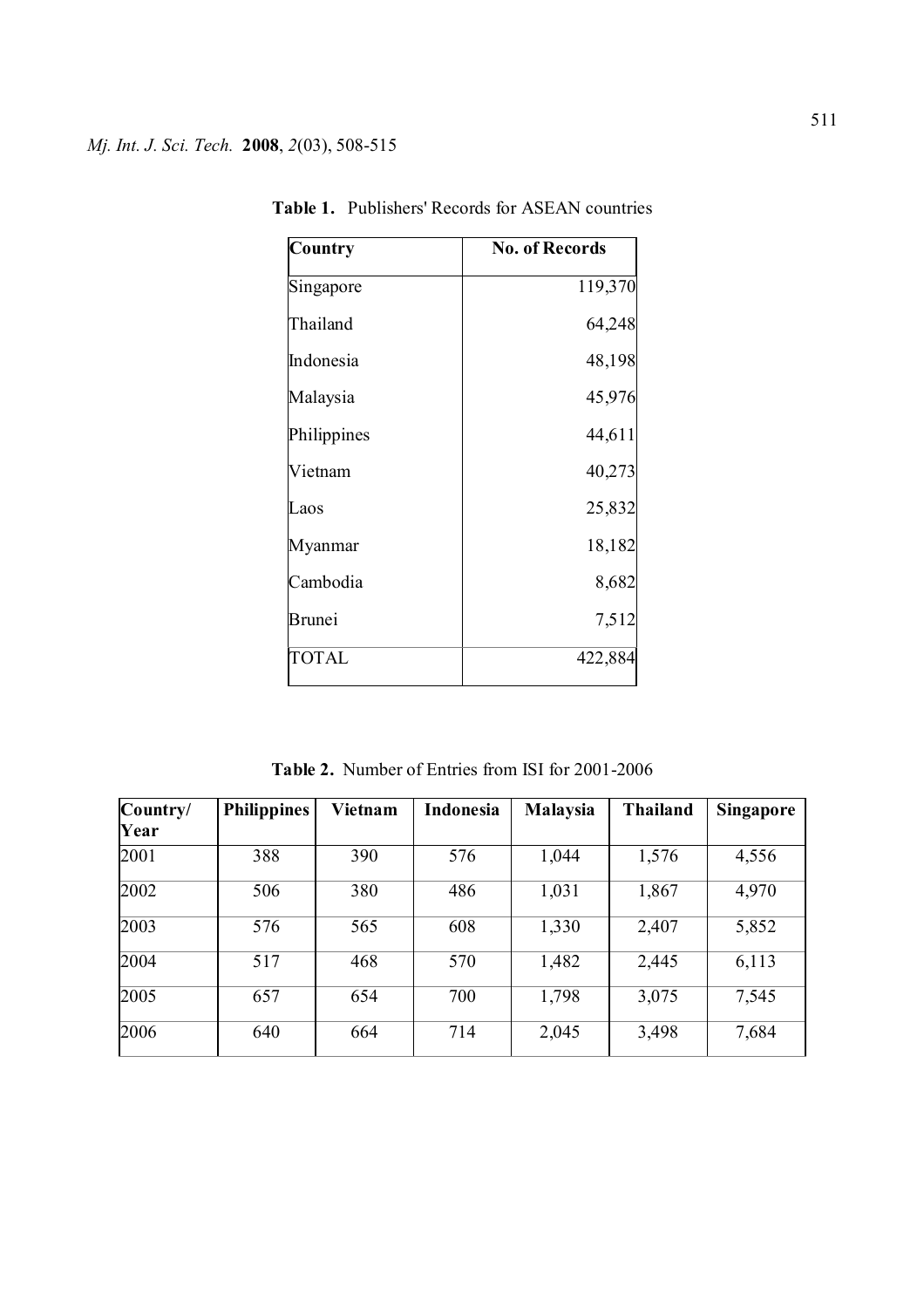

**Figure 1.** Growth in number of publications in ISI over time (cumulative)



 **Figure 2.** Percentage increase in papers published 1983-2003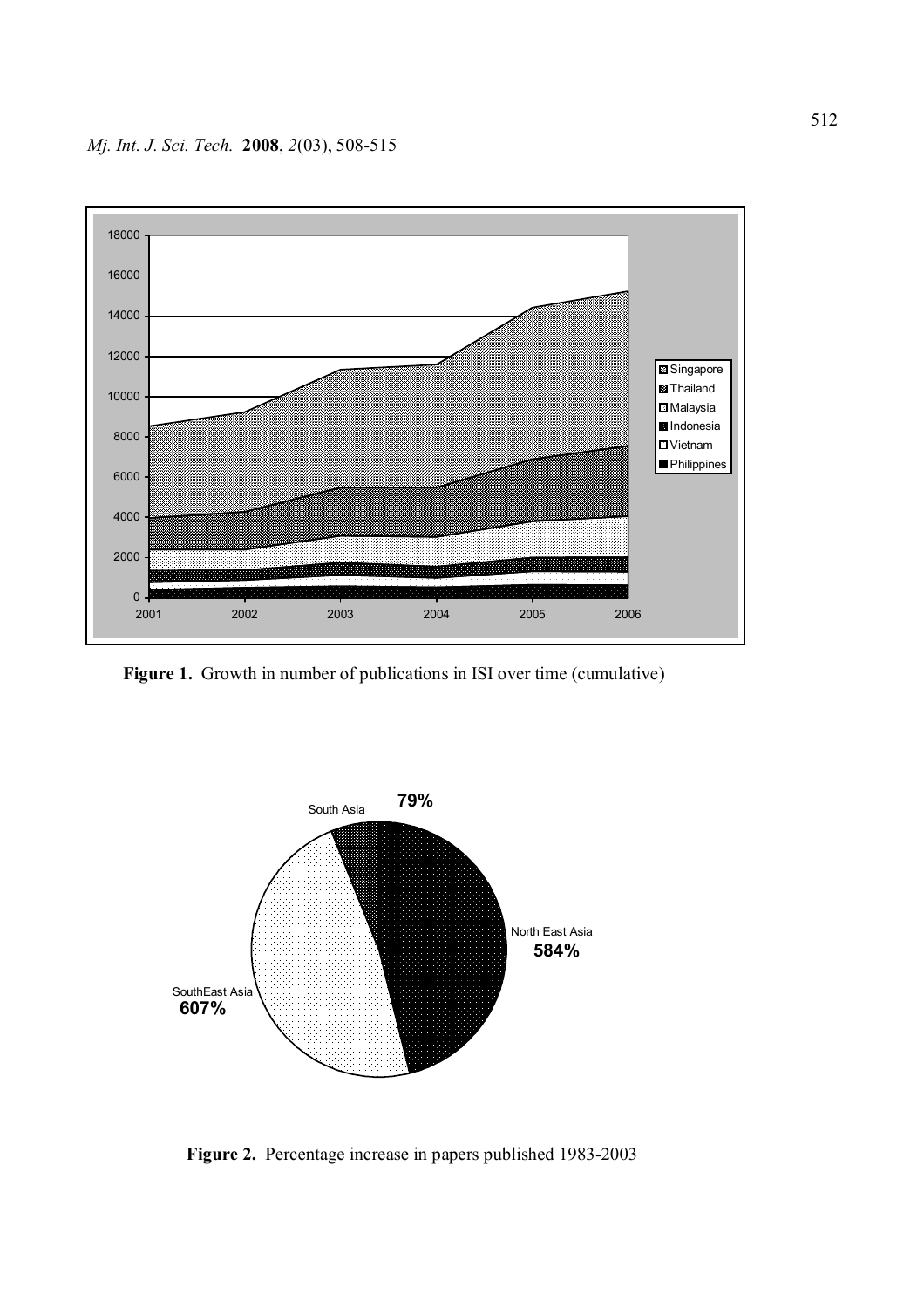It can be seen from Figure 2 that the greatest growth has been in South-East Asia. This has been led primarily by Singapore and Thailand. Given that North-East Asia includes established research leaders such as Japan, Korea, Taiwan, and emerging China, the growth for South-East Asia can be considered remarkable. Figure 3 shows this in terms of the number of science-related articles published from South East Asia over the two decades.



 **Figure 3.** Number of science articles published in 1983-2003

Interestingly, the scientific focus in the Asian region, represented by publication, varies considerably. For example, in Malaysia, Taiwan and Singapore, the focus is mainly on electronics, materials science and the physical sciences. For South Korea, the emphasis is on engineering, life sciences and materials science, whilst for Thailand the growth has been driven by the life sciences and the medical sciences. The Blackwell presentation went on to compare growth in terms of economic factors and some of the relevant data is presented in Figure 4.

Since citation data is made available on a commercial basis and thus difficult to obtain or verify, our findings were tested against data from a new citation service to determine reliability. The SCImago [8] service uses data commencing in 1996 from Scopus (Elsevier) to determine country rankings, based on volume of output: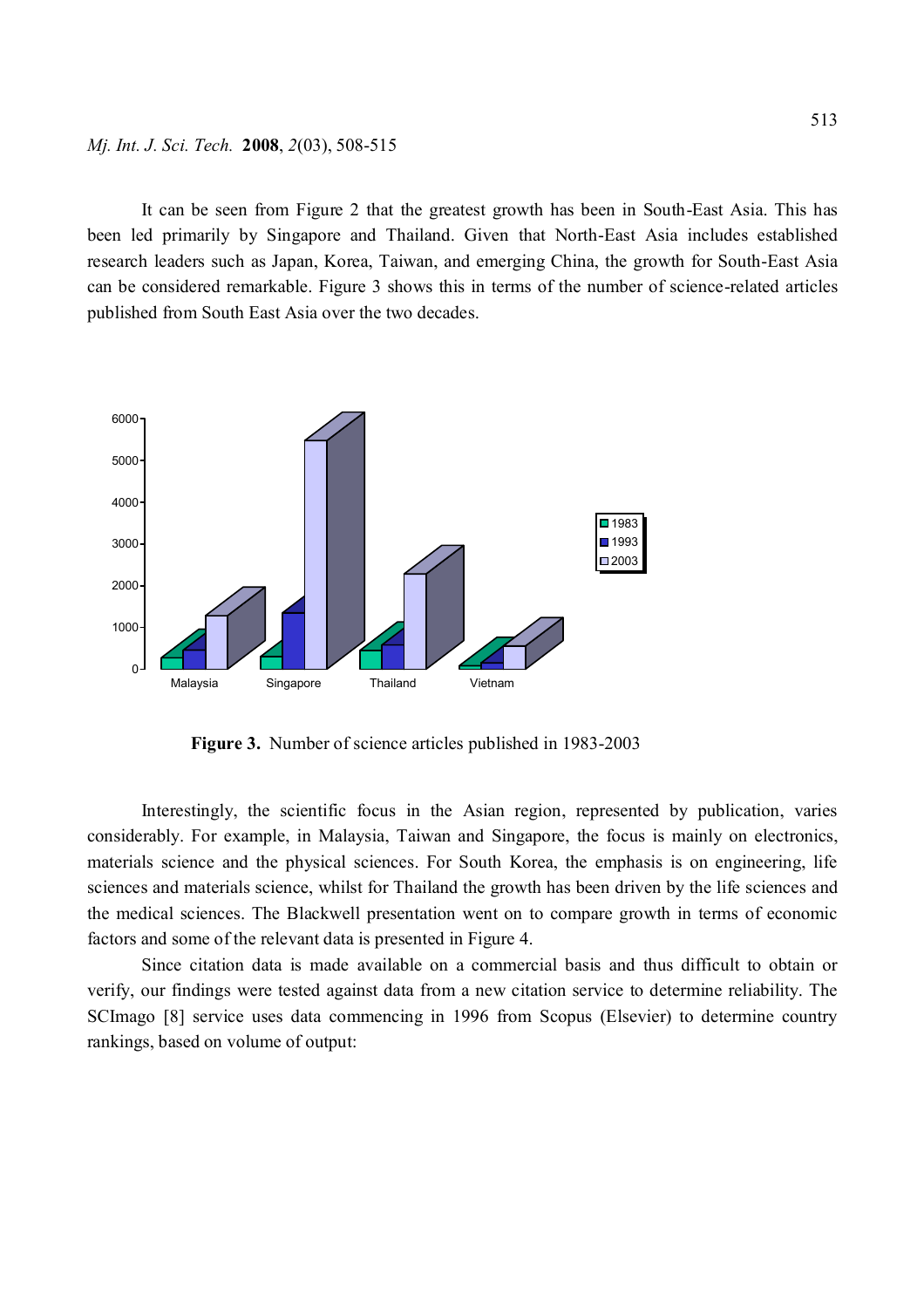| <b>World Ranking</b> |    |
|----------------------|----|
| Singapore            | 33 |
| Thailand             | 42 |
| Malaysia             | 49 |
| Indonesia            | 64 |
| Philippines          | 67 |
| Vietnam              | 70 |

This ranking confirms that our findings are in close accord with the international situation for scientific publishing.



**Figure 4.** Articles per capita-GDP for selected countries in the region

## **Conclusions**

From the initial study it is apparent that Thailand ranks as second in the ASEAN region in terms of volume of research articles published. This position is confirmed by other studies. Thailand has seen over 400% growth in science research output over the last two decades. Purely in percentage terms, this is on a par with South Korea.

The second study, while confirming Thailand's position, shows steady consistent growth over the last six years. By comparison, growth for the Philippines and Indonesia has been slightly erratic. Since all of the data is based on publications in English, Thailand's reasonably good performance should be viewed in terms of the distinct disadvantage the country has in terms of English when